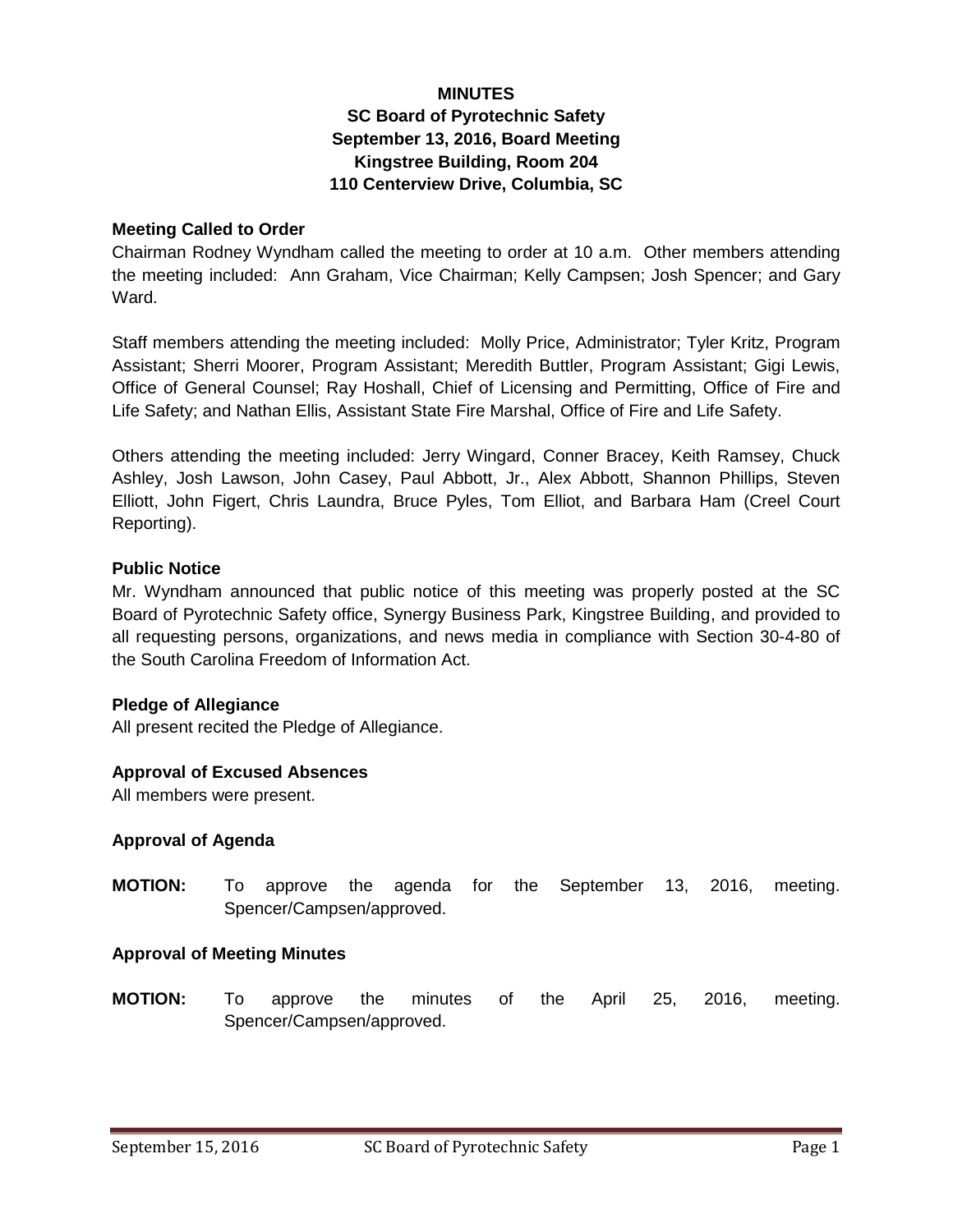## **Chairman's Remarks**

Mr. Wyndham welcomed everyone to the meeting, and hopes for a lot of public input at today's meeting. He welcomed Gary Ward, who was appointed to replace David Tafaoa.

## **Administrator's Remarks**

Mrs. Price introduced Sherri Moorer, Meredith Buttler, and Tyler Kritz, who serve as program assistants for their work group. The Board had a good year, with 682 temporary licenses issued for the Fourth of July season. All applicants that met the initial application requirements were approved for a permit. Mrs. Price thanked the Fire Marshal's Office for their work with performing approximately 750 inspections in a 10 day period for the Fourth of July season. So far there have been 206 annual retail permits issued for 2017. The Board has received 23 applications for Wholesalers, and is waiting on 10 more. Staff is still working to get an online application permitting process online by the next Fourth of July season. This will increase security and streamline the permitting process.

Mrs. Lewis encouraged public members to contact staff with questions. She cannot give legal advice to the public, but staff is capable of answering licensing and inspection questions. Contact information is available on the Board website, or they can ask for it after the meeting.

## **Executive Session**

- **MOTION:** To enter executive session, with staff remaining, for legal advice for the new Board member. Spencer/Graham/approved.
- **MOTION:** To return to public session. Spencer/Graham/approved.

Mr. Wyndham stated that no votes were taken during executive session.

## **New Business**

**1. Discussion of Citation Form, Administrative Penalties, and the Disciplinary Process.** Mrs. Price said the current forms state that a citation will be issued for violations not corrected within 30 days of the inspection. Staff have drafted a form for these citations, which will also address administrative penalties. Mr. Wyndham said a full appeal is more like a trial, and can come from two issues: arguing to fix the violation, or testifying that the violation was corrected, and requesting a fine reduction. The statute calls for uncorrected violations to be issued a citation, and a form with an administrative penalty triggers full due process rights for alleged violations. The checklist needs to be refined before specifying citations, which will be an ongoing process at each meeting. Mrs. Lewis said the Board can set up parameters with staff for first offences, second offences, etc. Mrs. Price requested a task force to review the form and propose a process for citations. Chief Ellis warned against low fines, because people may elect to pay the fine and not correct the violation.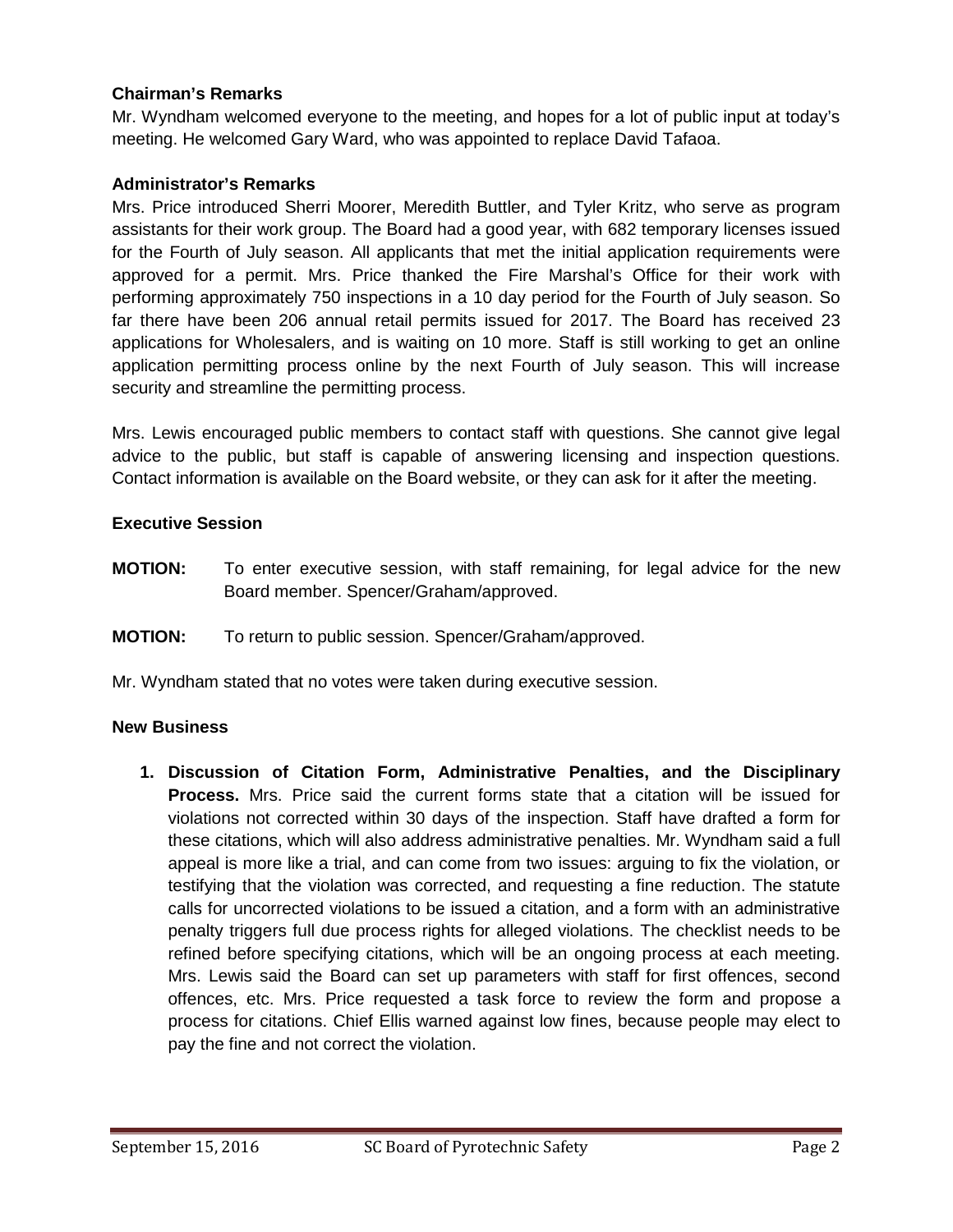**MOTION:** To form a task force consisting of one Board member, one public member, a staff member, legal counsel, and the fire marshal representative to recommend the citation form and any administrative penalties to the Board at the next meeting. Spencer/Campsen/approved.

The task force consists of: Kelley Campsen (Board member), Michael Hughes (public member), Molly Price (staff member), Gigi Lewis (legal counsel), and Nathan Ellis (Deputy State Fire Marshal).

- **2. Pyrotechnic Inspections Approval of Timeframe and Method for Applicants to Notify Board Staff of Removal or Correction of Violations.** Mrs. Price would like to add language to the end of the inspection order notifying the public of where to submit information on corrected violations. This is not addressed on the current form, and it will allow staff to document updates as part of the inspection report.
- **MOTION:** For staff to modify the inspection order to add language on corrected violations and time frames. Spencer/Campsen/approved.
	- **3. Pyrotechnic Inspections Review and Approval of Wholesale/Jobber Inspection and Fireworks Magazine Checklist.** Mrs. Price said that previously, wholesalers/jobbers and magazines were inspected upon initial licensure, but the statute calls for annual inspections. The checklists for these inspections haven't changed from previous years. Mr. Wyndham said these checklists would currently apply to new wholesalers/jobbers, but would not be applicable to existing wholesalers/jobbers until August 2017.
- **MOTION:** To approve the checklist for the wholesale/jobber inspections and fireworks magazines. Graham/Spencer/approved.
	- **4. Review and Interpretation of NFPA 1124 (7.3.6) Automatic Sprinkler Systems.** Mrs. Price said that many existing facilities do not have sprinkler systems, and this is being noted on the inspection reports. Chief Ellis said the requirement for a sprinkler system depends on the total size of the building, and not the occupied area. He and Mr. Wyndham discussed the square footage and poundage for identification of CFRS versus a store, and noted that occupancy is determined by the local officials. Mrs. Phillips believes the Board interpretation of CFRS sales area should only be the portion used for retail sales of fireworks. Mr. Spencer said there has been a lot of discussion in previous meetings on grandfathering older buildings, and that adopting the definition of NCPA 3.3.3 and applying it to Chapter 7 would clear up existing issues for the Board.
- **MOTION:** To enter executive session, with staff remaining. Spencer/Ward/approved.

**MOTION:** To return to public session. Spencer/Graham/approved.

Mr. Wyndham stated that no votes were taken during executive session.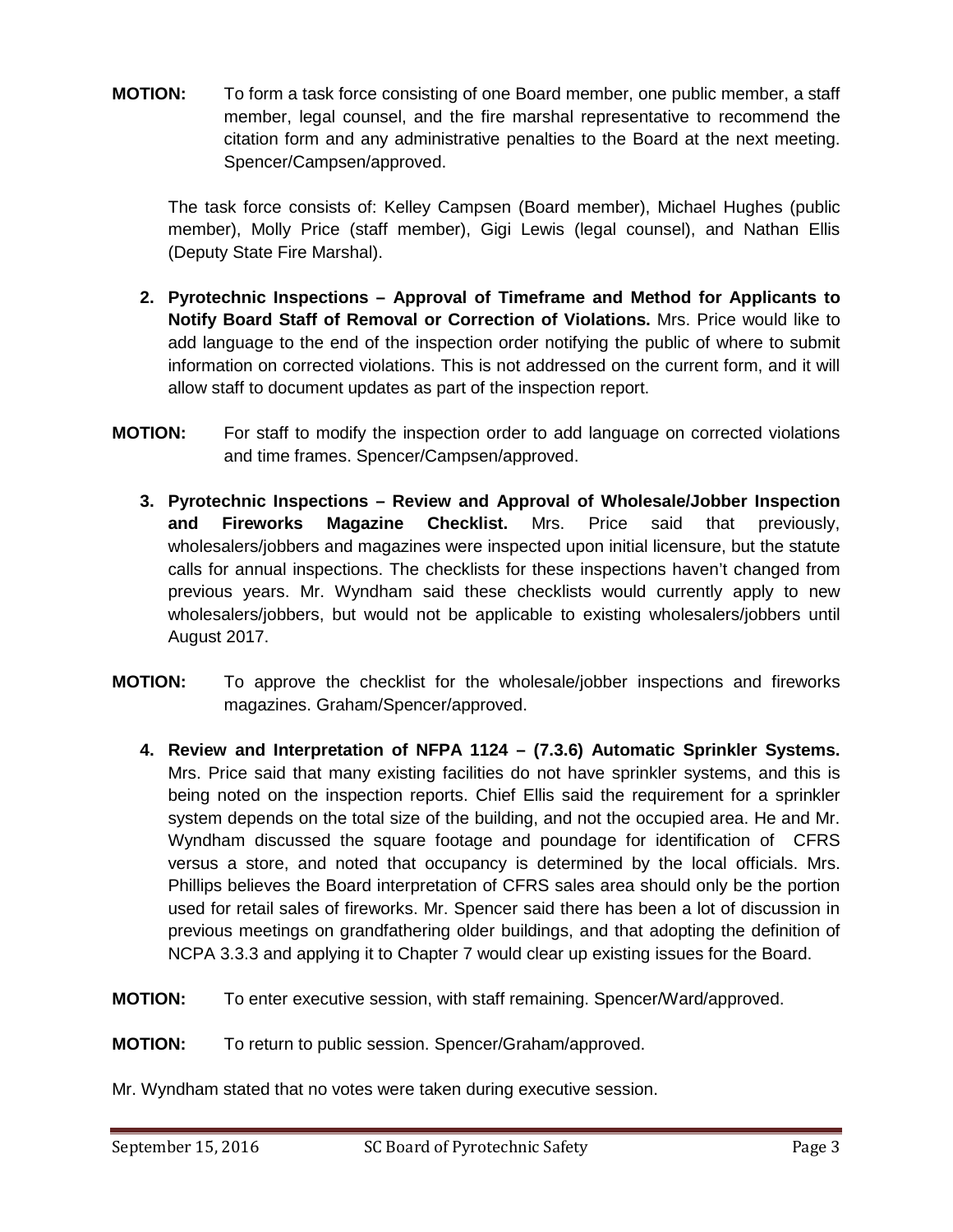Mr. Spencer said the Fire Marshal's previous letters would not enforce the sprinkler system requirements, and that it is fundamentally unfair to require licensees to install systems that were not previously required.

- **MOTION:** That it be the written policy of this Board that any structure built prior to 2006 larger than 7,500 square feet based on 7.3.6.2 is deemed as not needing a sprinkler system with reference to 7.3.4, if a reasonable degree of safety is provided in that the remainder of the code is followed. Spencer/Ward/approved.
	- 5. **Review and Interpretation of NFPA 1124 (7.3.14.1.1) Exit Doors for New and Existing Buildings (Review of March 16, 2016, letter from the Office of the State Fire Marshal).** Mrs. Price said there have been some issues and feedback related to the issue of exit doors. Chief Ellis said the checklist has a requirement for a third exit door, and they have been told to go strictly by the list. However, two doors will suffice for smaller spaces if they are within a safe exit distance.
- **MOTION:** That the Board accept the Fire Marshal's Letter of March 16, 2016, as our position as it relates to the third door and to modify the checklist accordingly. Spencer/Ward/approved.
- **MOTION:** To modify the checklist consistent in regards to 7.3.6.2. Spencer/Ward/approved.
	- **6. Review and Interpretation of NFPA 1124 Square Footage Requirements for Stands Inspections.** Mrs. Price said the adoption of the Fire Marshal's letter of March 16, 2015, covers this issue.
	- **7. Review and Interpretation of NFPA 1124 (7.4.5.3) Public Notification.** Chief Ellis said that facilities over 3,000 square feet are required to have a public address system or a manual alarm system, however, a public address system isn't defined. Chief Ellis believes that a battery operated bullhorn would serve as a sufficient notification system in small facilities. Mr. Wyndham said that he would like for all facilities to move to an alarm system with strobe lights.
- **MOTION:** That the Board adopt that bullhorns that are sufficient enough to be heard throughout the facility to be an acceptable means of meeting the public notification system requirements of 7.4.5.3. Spencer/Campsen/approved.
	- **8. Temporary Fireworks Facilities Under Electric Lines.** Mr. Spencer said it was brought to his attention that a stand was set up under a 44,000 volt system. There is nothing in the NFPA or any code that prohibits this, however, that is an extreme safety problem. He advises the Board and members of the public that this is not a good idea to put facilities under electric lines, and reminds them to observe the electric utility right of way in setting up seasonal stands.

The Board recessed from 1 p.m. – 1:13 p.m.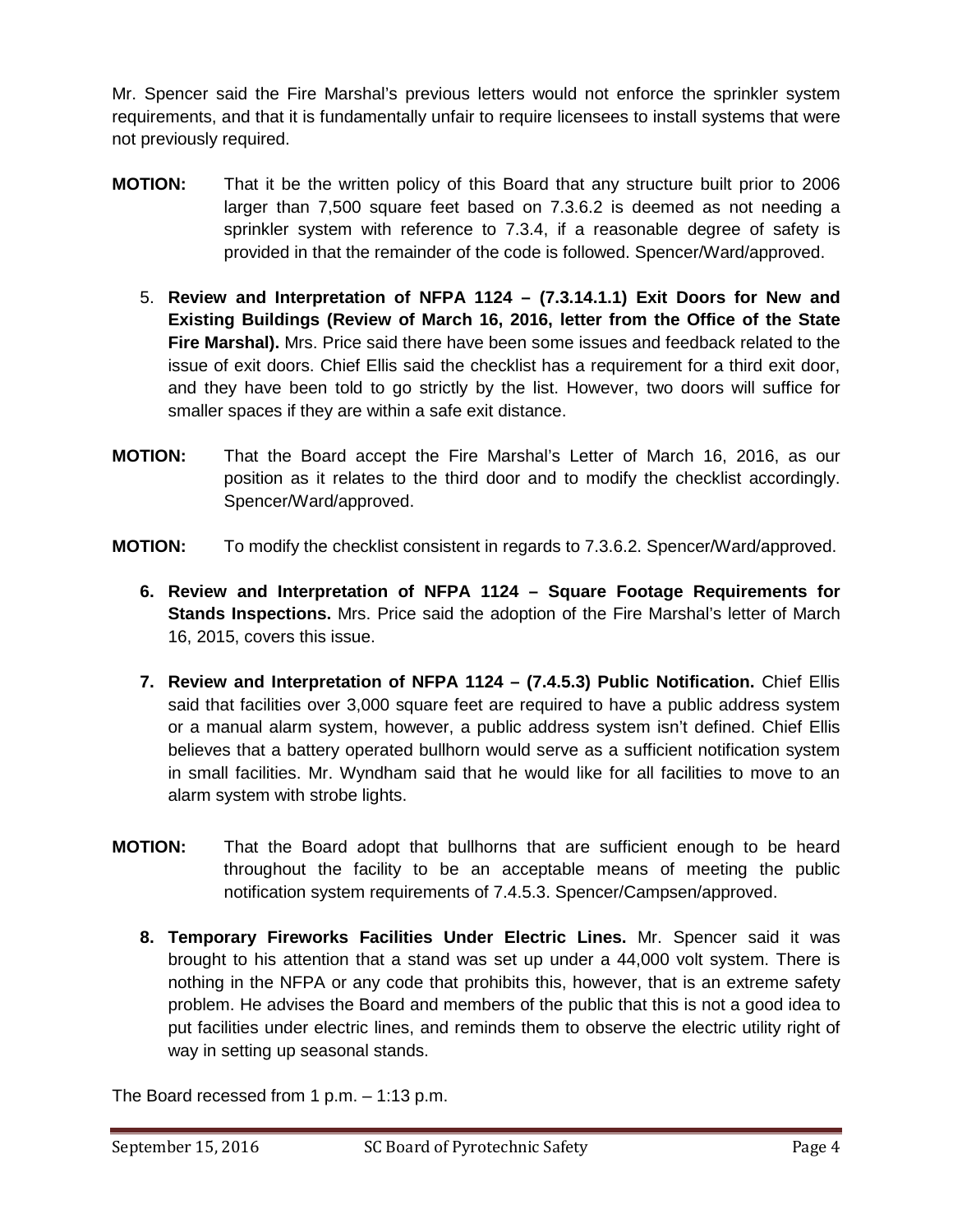## **2015 Inspection Dispute Appearances**

- 1. **Abbott Fruit Markets/Red Star Fireworks (6 locations).** Shannon Phillips represented Abbott Fruit Markets and Red Star Fireworks in the dispute. Violation corrections have been made as a result of these inspections. Mrs. Lewis requested that the client document these changes and submit them to staff for addition to his file. The matter was recorded by a court reporter in order to produce a verbatim transcript, if necessary.
- 2. **C&A Pyro dba Circus Fireworks.** Shannon Phillips represented Circus Fireworks in the dispute. She asked for clarification on compliance of packaged versus unpackaged fireworks. Violation corrections have been made as a result of these inspections. Mrs. Lewis requested that the client document these changes and submit them to staff for addition to his file. The matter was recorded by a court reporter in order to produce a verbatim transcript, if necessary.
- 3. **Dickerson's, Newport Fireworks, and Lake Wylie Fireworks.** The Board did not review the dispute because a representative for Dickerson's, Newport Fireworks, and Lake Wylie Fireworks did not appear for the dispute appearance.

# **Public Comments**

- 1. Jerry Wingard said that four or five fireworks devices are recalled every year, and suggested that the Board post these recalls on their website. Mrs. Price said this is information appropriate for a newsletter, and requested that applicants provide an email address so it can be distributed efficiently.
- 2. Steve Elliott asked how the Board memorializes the interpretations and decisions made at meetings. Mrs. Phillips suggested that the Board post guidance documents on the website. Mrs. Price said the meeting minutes are posted on the Board website once approved by the Board. Mrs. Lewis said a verbatim transcript is also available for purchase.
- 3. John Figert stated that the fire inspectors may be "double dipping" by performing inspections based on both NFPA and the International Building Codes, and suggested that these inspections be done separately. Mrs. Lewis said that Chief Polk and Chairman Wyndham met and decided that the inspectors at the Office of State Fire Marshal's Office are the most qualified individuals at the agency's disposal to do inspections for the Board.
- 4. Paul Abbott asked about the difference between doors and exits. Chief Ellis said the code requires multiple exits, and that two doors swinging complimentary together count as one door.
- 5. Chris Laundra said novelties are mixed up with fireworks during inspections. He asked for clarification because space is valuable in a stand.